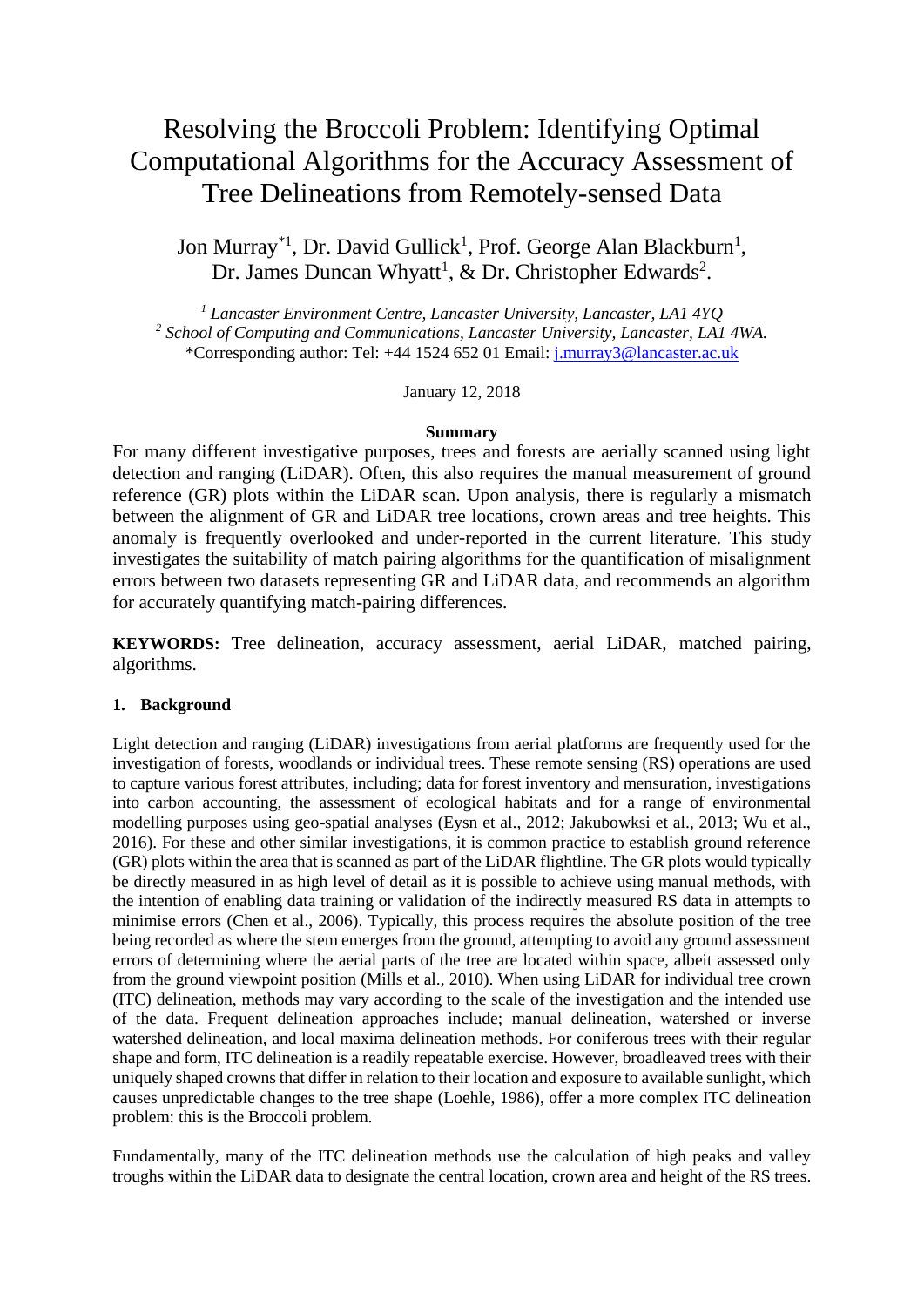However, as Valubuena (2014) describes, there are frequently differences between the location of the tree as measured in the GR data capture, and the location of the same tree when it is identified in the RS data. An accepted status quo regarding identifying the match between two data sets appears to be the acceptance of a 'reasonable' match, on the grounds of the assessment of indicative variables, or by applying arbitrary thresholds. For example; a match pairing will be accepted if a single tree, as represented in the GR and LiDAR datasets, is spatially located within 5 metres of one another (Næsset, 2002; Hyyppa et al., 2012; Listopad et al., 2011). It has been stated that there is a requirement for a standardised methodology to evaluate the success tree delineation methods (Zhen et al., 2016), although it is understood that no discrete index for quantifying the success of the match is currently available.

## **2. Aim and Objectives**

The aim of this work was to develop a methodology for the assessment of match pairing algorithms to determine ITC delineation accuracy. This approach was developed for use with the complex canopies of broadleaved trees as situated within a woodland setting. This was achieved through the development of a synthetic environment for the creation and testing of computationally modelled trees. Matched pairing is a mathematical theory used to assess the correspondence between an object in one data set, with an object in another data set, based upon predetermined, observable characteristics. Different match pairing algorithms were used to quantify the degree of match pairing alignment between two data sets representing, for example; GR to LiDAR data, or LiDAR to LiDAR data. Developmental testing included the progressive increase of data noise into the synthetic environment to identify which algorithms are best suited to quantifying the matched pairing differences.

# **3. Method**

When trees are scanned in LiDAR they are measured and recorded in 3D space, however, ITC delineation is fundamentally a 2D problem where tree locations, crown area and crown extent are expressed in the 2D Euclidean plane either as an organically shaped polygon, or as a formal 2D shape, typically a circle. A computational environment was created where a single, modelled tree was generated. The known tree characteristics included the tree's location, crown area and height. These characteristics were considered representative of the data captured for a typical broadleaved tree for GR data. A series of changes to the location, crown area and height were applied, thereby creating a second tree which represented a new dataset. The second tree was considered to exhibit the characteristics of a broadleaved tree that has been ITC delineated from aerially scanned LiDAR data. As the differences between the two trees was already identified, this was used to form a known 'divergence' model. A series of match pairing algorithms were tested against the two trees to identify which algorithm gave the most accurate quantification of the differences between the two trees when compared with the divergence model. The algorithms used were the calculation of the Hausdorff distance (HD), Hausdorff distance with multivariate inputs (HD++), and the Hungarian combinatorial optimisation algorithm, also known as the Hungarian method (HM). An assignment ranking index was developed that was based upon the accumulated difference values between the matched pairings. For example, if a pair of trees from two data sets matched, the difference in values between the location, height and area were scored to indicate the quality of the pairing. The number of agreed pairings between the two datasets was also recorded. To test the efficacy of the algorithms, data noise was added incrementally on a scale from 1-5 with randomised changes in tree location, crown area and height. This was achieved as a normal distribution can be described by a Gaussian function given both a mean and a standard deviation [\(Figure 1\)](#page-2-0), where the properties of each tree were modified by  $+/-$  of a random sample from the appropriate distribution at each noise level [\(Table 1\)](#page-2-1). Repeat testing also increased the modelled tree population from one in each dataset to a population of ten, and finally to populations of 500, thereby creating a synthetic environment that replicated trees in a complex woodland setting.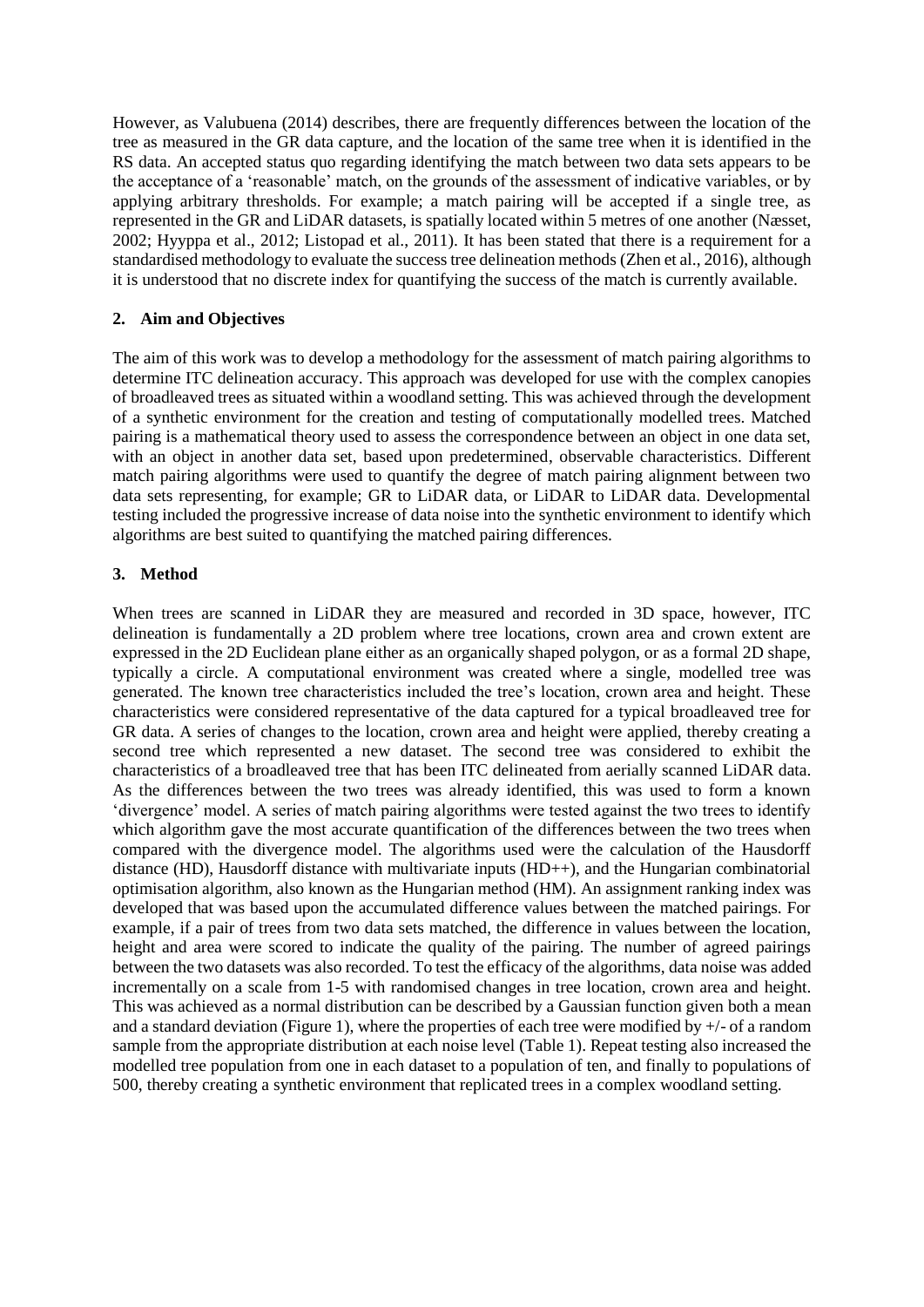

<span id="page-2-0"></span>

<span id="page-2-1"></span>Table 1 Introduction of data noise following modification of the normal distribution and standard deviation (SD) effect on the data population relative to data noise levels.

| Data Noise Level | Population (%) by Standard Deviation (SD)           |
|------------------|-----------------------------------------------------|
|                  | $SD1 = 68\% + (-1, 95\% + (-2, 99\% + (-3, 95\%)))$ |
| 2                | $SD2 = 68\% + (-2, 95\% + (-4, 99\% + (-6, 95\%)))$ |
| 3                | $SD3 = 68\% + (-3, 95\% + (-6, 99\% + (-9$          |
| 4                | $SD4 = 68\% + (-4, 95\% + (-8, 99\% + (-12)$        |
|                  | $SD5 = 68\% + (-5, 95\% + (-10, 99\% + (-15))$      |

# **4. Results**

Following the expansion of the tree populations to 500 trees, and the introduction of the highest level of data noise, level 5, the metrics HD, HD++ and HM were compared against the known divergence model to produce  $r^2$  and root mean squared error values (RMSE). The pairing success and assignment rank was also calculated. The two datasets were representative of GR and LiDAR data. The algorithm HD paired 59% of trees between GR and LiDAR, with an assignment rank of 30969,  $r^2 = 0.165$  and  $RMSE = 1056.8$ . The algorithm HD++ paired 42.2% of all available trees, with an assignment rank of  $44510$ ,  $r^2 = 0.075$  and RMSE = 2235.2. The HM algorithm paired 100% of the trees, with an assignment rank of 17942.2,  $r^2 = 0.898$  and RMSE = 195.5 [\(Figure 2\)](#page-3-0).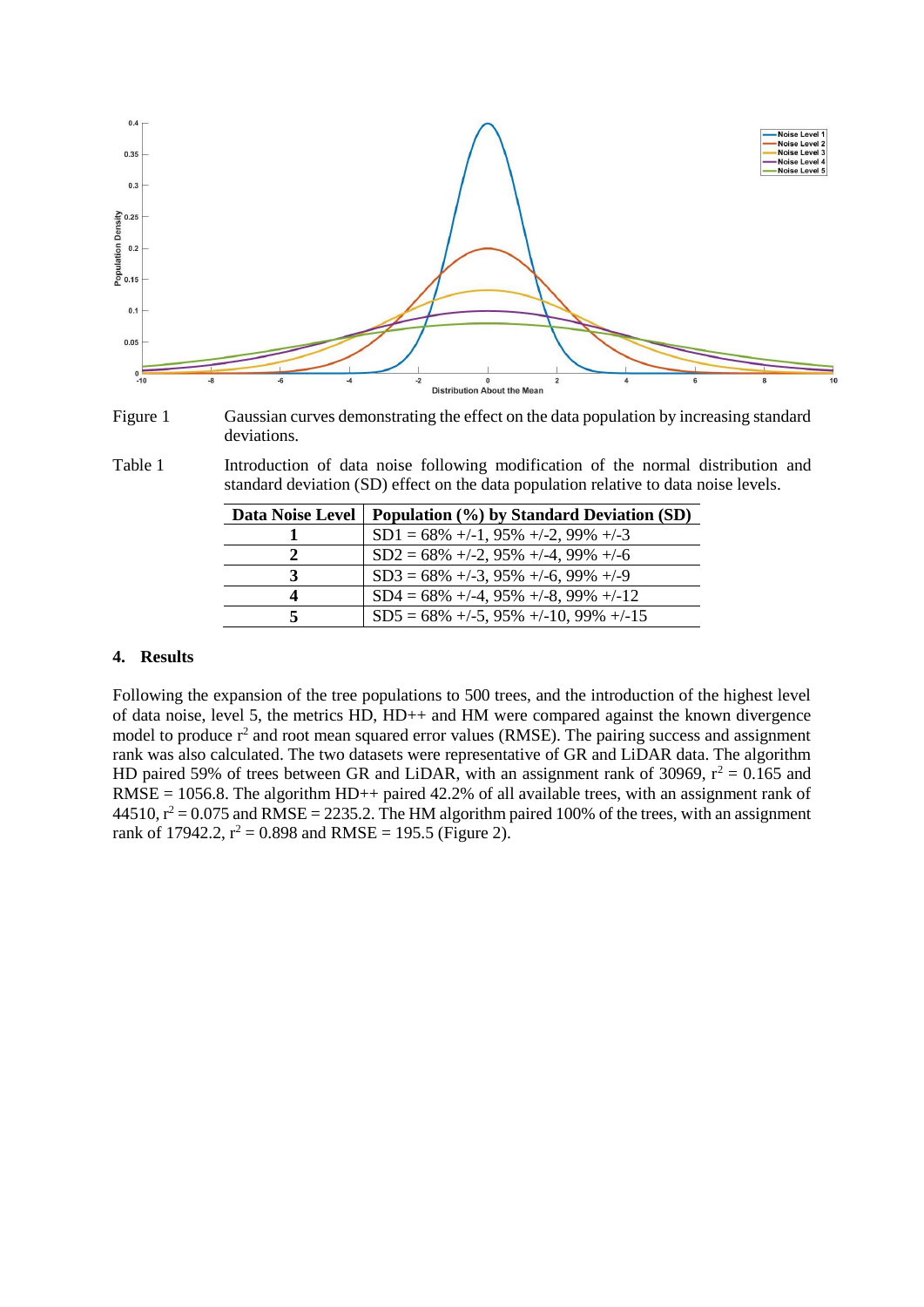#### **Hausdorff Distance (HD)**



<span id="page-3-0"></span>Figure 2 Three algorithms tested for their suitability in identifying the matched pairing alignment between two datasets with high levels of data noise, which represent individual tree delineations from remotely sensed data. The HD and HD++ algorithms achieve low numbers of matches between the two datasets and perform poorly against the expected divergence model (r2, RMSE). The HM algorithm achieves a 100% paired agreement between the two datasets and high correspondence with the expected divergence model (r2, RMSE).

-- Perfect

-- Best Fit

#### **5. Conclusion**

Our findings demonstrate it is possible to use specific algorithms to quantify the matched paring success between two distinct data sets. We demonstrate in a synthetic environment with known amounts of data noise, that the algorithms HD, HD++ and HM can all quantify the matched paring task with varying degrees of success. However, it is evident that the HM algorithm is best suited to quantifying the success of matched pairing, and in dealing with the structural complexities of ITC delineation in a broadleaved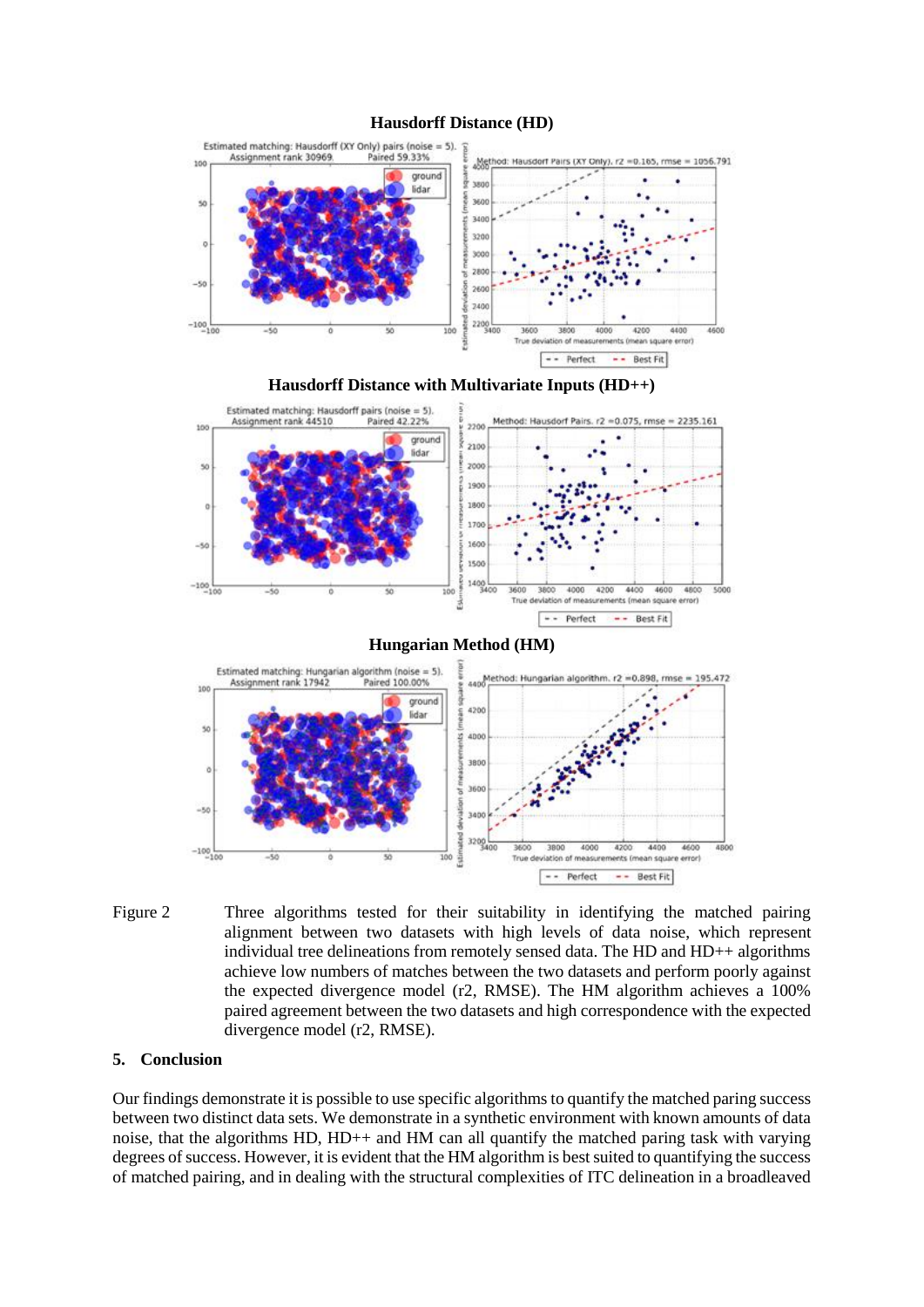woodland. These results also indicate that the HM algorithm could be used to quantify matched paring between real-world GR and LiDAR data. We envisage further work will include the refinement of using the HM algorithm, the normalisation of the assignment ranking and the use of the HM algorithm with real-world acquired data.

### **6. Acknowledgements**

This research is supported by an Engineering and Physical Sciences Research Council (EPSRC) studentship for the lead author [EP/L504804/1].

## **7. Biography**

Jon Murray is currently writing up his PhD. Entitled, "The Remote Sensing of Trees" at Lancaster University, and is a research associate at the University of Manchester. Jon's research interests involve using remote sensing to investigate tree structure, forestry, agriculture and environmental management.

## **8. References**

- Chen, Q., Baldocchi, D., Gong, P. & Kelly, M. 2006. Isolating Individual Trees in a Savanna Woodland Using Small Footprint Lidar Data. *Photogrammetric Engineering and Remote Sensing,* 72(8)**,** 923-932.
- Eysn, L., Hollaus, M., Schadauer, K. & Pfeifer, N. 2012. Forest Delineation Based on Airborne Lidar Data. *Remote Sensing,* 4(3).
- Hyyppa, J., Yu, X. W., Hyyppa, H., Vastaranta, M., Holopainen, M., Kukko, A., Kaartinen, H., Jaakkola, A., Vaaja, M., Koskinen, J. & Alho, P. 2012. Advances in Forest Inventory Using Airborne Laser Scanning. *Remote Sensing,* 4(5)**,** 1190-1207.
- Jakubowksi, M. K., Guo, Q., Collins, B., Stephens, S. & Kelly, M. 2013. Predicting Surface Fuel Models and Fuel Metrics Using Lidar and Cir Imagery in a Dense, Mountainous Forest. *Photogrammetric Engineering & Remote Sensing,* 79(1)**,** 37-49.
- Listopad, C., Drake, J. B., Masters, R. E. & Weishampel, J. F. 2011. Portable and Airborne Small Footprint Lidar: Forest Canopy Structure Estimation of Fire Managed Plots. *Remote Sensing,* 3(7)**,** 1284-1307.
- Loehle, C. 1986. Phototropism of Whole Trees: Effects of Habitat and Growth Form. *The American Midland Naturalist,* 116(1)**,** 190-196.
- Mills, S. J., Castro, M. P. G., Li, Z. R., Cai, J. H., Hayward, R., Mejias, L. & Walker, R. A. 2010. Evaluation of Aerial Remote Sensing Techniques for Vegetation Management in Power-Line Corridors. *Ieee Transactions on Geoscience and Remote Sensing,* 48(9)**,** 3379-3390.
- Næsset, E. 2002. Predicting Forest Stand Characteristics with Airborne Scanning Laser Using a Practical Two-Stage Procedure and Field Data. *Remote Sensing of Environment,* 80(1)**,** 88-99.
- Valbuena, R. 2014. Integrating Airborne Laser Scanning with Data from Global Navigation Satellite Systems and Optical Sensors. *In:* MALTAMO, M., NÆSSET, E. & VAUHKONEN, J. (eds.) *Forestry Applications of Airborne Laser Scanning: Concepts and Case Studies.* Dordrecht: Springer Netherlands.
- Wu, B., Yu, B., Wu, Q., Huang, Y., Chen, Z. & Wu, J. 2016. Individual Tree Crown Delineation Using Localized Contour Tree Method and Airborne Lidar Data in Coniferous Forests. *International Journal of Applied Earth Observation and Geoinformation,* 52**,** 82-94.